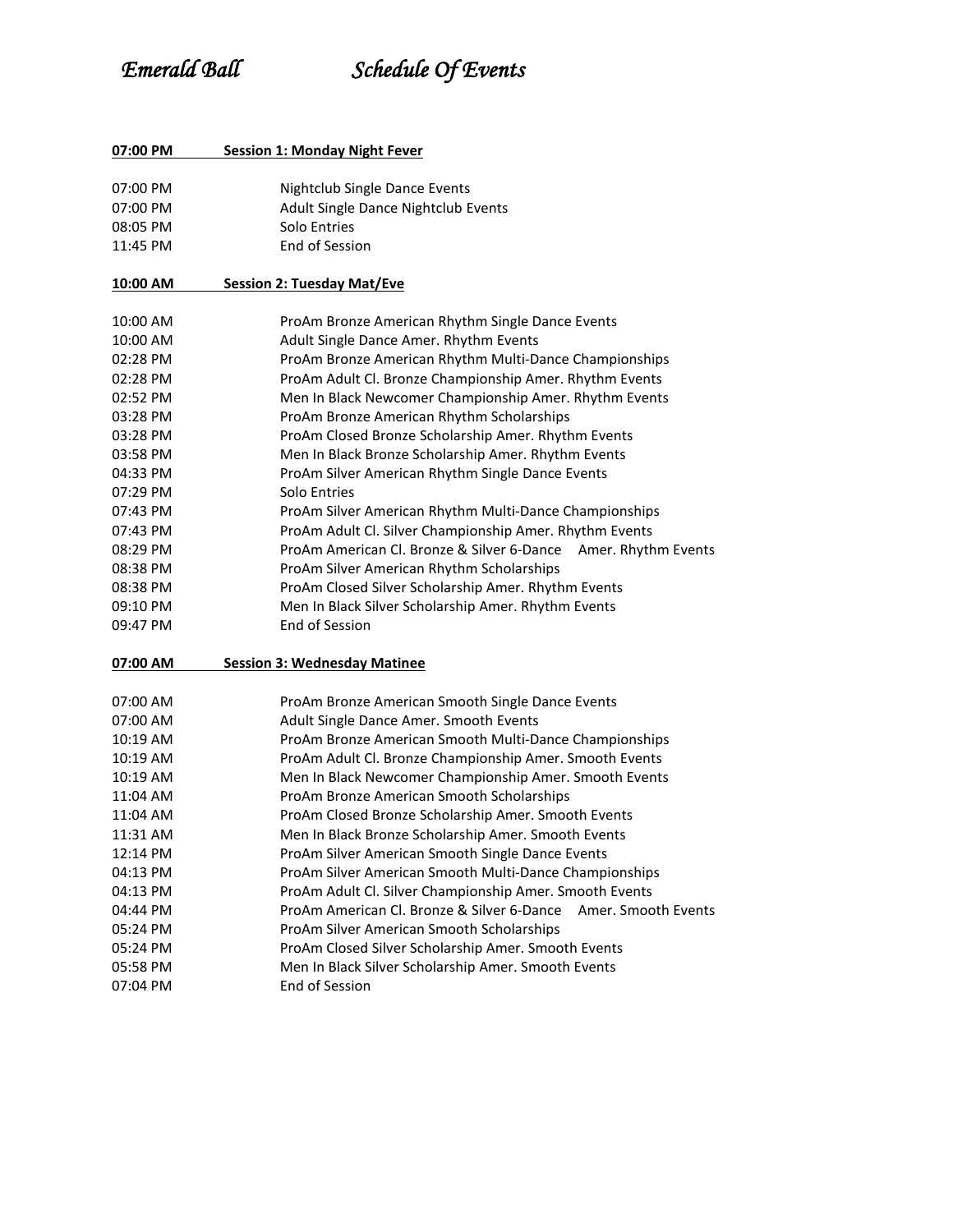## **07:00 PM Session 4: Wednesday Evening**

| 07:00 AM   | <b>Session 5: Thursday Matinee</b>                          |
|------------|-------------------------------------------------------------|
| $12:14$ AM | End of Session                                              |
| 11:48 PM   | Men In Black Advanced Scholarship Amer. Rhythm Events       |
| 10:52 PM   | ProAm Senior 2 Open Scholarship Amer. Rhythm Events         |
| 10:42 PM   | ProAm Closed Gold Scholarship Amer. Rhythm Events           |
| 10:42 PM   | ProAm Cl. Gold Senior 1 Scholarship Amer. Rhythm Events     |
| 10:42 PM   | ProAm Open Scholarship Amer. Rhythm Events                  |
| 10:42 PM   | ProAm Senior 3 Open Scholarship Amer. Rhythm Events         |
| 10:34 PM   | ProAm Senior 1 Open Scholarship Amer. Rhythm Events         |
| 10:34 PM   | ProAm Gold & Open American Rhythm Scholarships              |
| 09:42 PM   | ProAm Open American 9-Dance Amer. Rhythm Events             |
| 09:18 PM   | ProAm Adult Cl. Gold Championship Amer. Rhythm Events       |
| 09:18 PM   | ProAm Rising Star Championships Open Amer. Rhythm Events    |
| 09:10 PM   | ProAm Adult Open Championship Open Amer. Rhythm Events      |
| 09:07 PM   | ProAm Gold & Open American Rhythm Multi-Dance Championships |
| 07:56 PM   | Solo Entries                                                |
| 07:00 PM   | Adult Single Dance Amer. Rhythm Events                      |
| 07:00 PM   | ProAm Gold & Open American Rhythm Single Dance Events       |
|            |                                                             |

| 07:00 AM | ProAm Bronze International Ballroom Single Dances           |
|----------|-------------------------------------------------------------|
| 07:00 AM | Adult Single Dance Int'l Ballroom Events                    |
| 09:07 AM | ProAm Bronze International Ballroom Multi-Dance Challenges  |
| 09:07 AM | ProAm Adult Cl. Bronze Championship Int'l Ballroom Events   |
| 09:29 AM | ProAm Bronze International Ballroom Scholarships            |
| 09:29 AM | ProAm Closed Bronze Scholarship Int'l Ballroom Events       |
| 09:53 AM | Men In Black Bronze Scholarship Int'l Ballroom Events       |
| 10:30 AM | ProAm Gold & Open American Smooth Single Dance Events       |
| 10:30 AM | Adult Single Dance Amer. Smooth Events                      |
| 01:21 PM | ProAm Gold & Open American Smooth Multi-Dance Championships |
| 01:21 PM | ProAm Adult Open Championship Open Amer. Smooth Events      |
| 01:35 PM | ProAm Rising Star Championships Open Amer. Smooth Events    |
| 01:35 PM | ProAm Adult Cl. Gold Championship Amer. Smooth Events       |
| 02:45 PM | ProAm Open American 9-Dance Amer. Smooth Events             |
| 03:36 PM | ProAm Gold & Open American Smooth Scholarships              |
| 03:36 PM | ProAm Open Scholarship Amer. Smooth Events                  |
| 03:50 PM | ProAm Senior 1 Open Scholarship Amer. Smooth Events         |
| 04:18 PM | ProAm Senior 2 Open Scholarship Amer. Smooth Events         |
| 04:25 PM | ProAm Cl. Gold Senior 1 Scholarship Amer. Smooth Events     |
| 04:31 PM | Men In Black Advanced Scholarship Amer. Smooth Events       |
| 05:19 PM | ProAm Senior 3 Open Scholarship Amer. Smooth Events         |
| 05:19 PM | ProAm Cl. Gold Senior 2 Scholarship Amer. Smooth Events     |
| 05:19 PM | ProAm Closed Gold Scholarship Amer. Smooth Events           |
| 05:56 PM | Men In Black All-In Smooth Scholarship Amer. Smooth Events  |
| 06:25 PM | Solo Entries                                                |
| 06:41 PM | End of Session                                              |
|          |                                                             |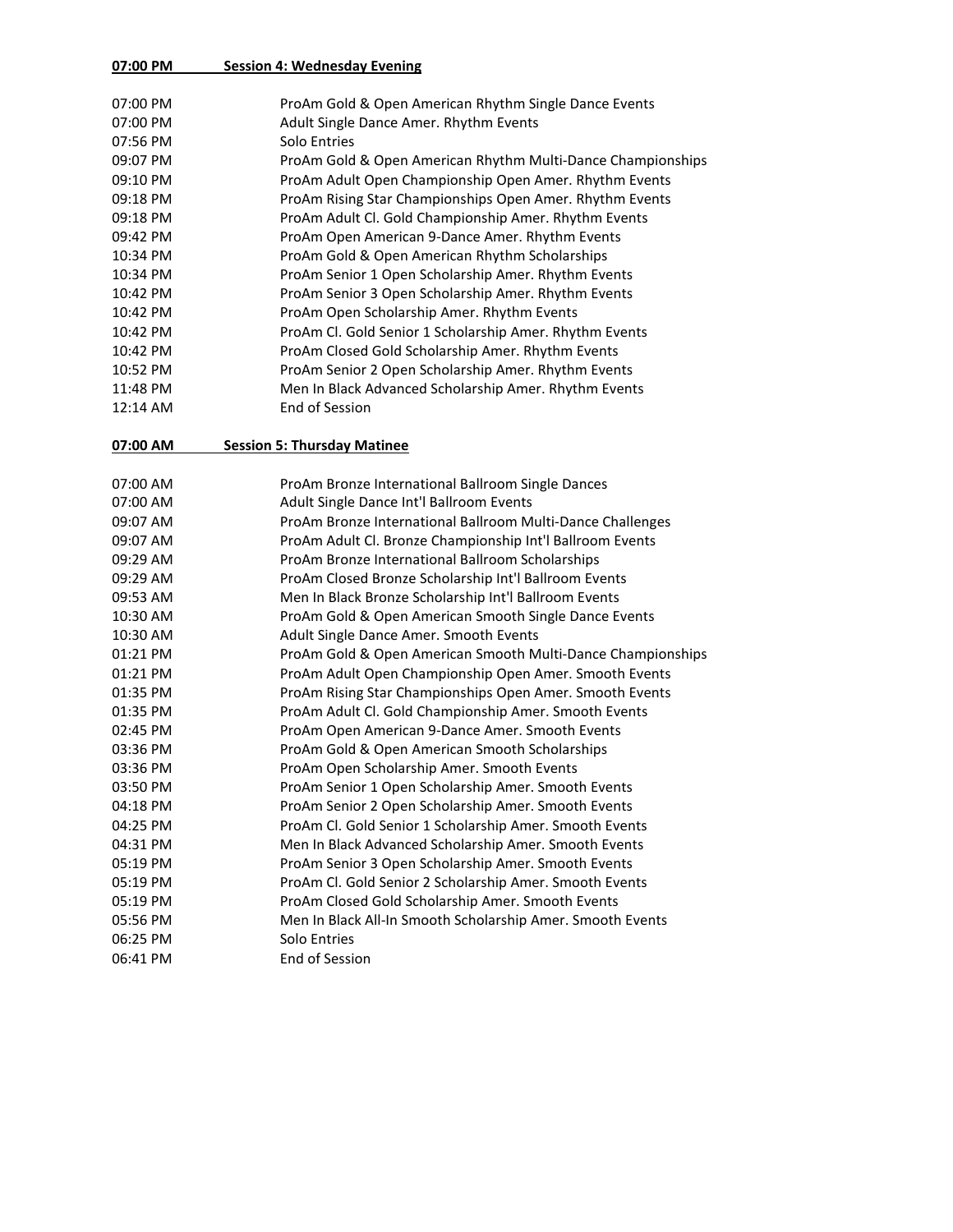#### **07:00 PM Session 6: Thursday Evening**

| 07:15 PM | Amateur Events: PreChamp & Senior Ballroom, Novice Latin & Ballroom       |
|----------|---------------------------------------------------------------------------|
| 07:15 PM | Amateur Adult PreChamp Int'l Ballroom Events                              |
| 07:23 PM | <b>Amateur Adult Novice Int'l Latin Events</b>                            |
| 07:29 PM | Amateur Senior Championship Int'l Ballroom Events                         |
| 07:29 PM | Amateur Adult Novice Int'l Ballroom Events                                |
| 08:00 PM | Professional Rising Star Ballroom                                         |
| 08:00 PM | Professional Rising Star Int'l Ballroom Events                            |
| 08:13 PM | Professional Rising Star Rhythm                                           |
| 08:13 PM | Professional Rising Star Amer. Rhythm Events                              |
| 08:26 PM | Amateur Events: PreChamp Latin, Championship Smooth                       |
| 08:26 PM | Amateur Adult PreChamp Int'l Latin Events                                 |
| 08:34 PM | Amateur Adult Championship Amer. Smooth Events                            |
| 09:40 PM | Professional Rising Star Smooth                                           |
| 09:40 PM | Professional Rising Star Amer. Smooth Events                              |
| 09:59 PM | Professional Rising Star Latin                                            |
| 09:59 PM | Professional Rising Star Int'l Latin Events                               |
| 10:12 PM | Amateur Events: Championship Rhythm, Masters Ballroom                     |
| 10:12 PM | Amateur Adult Championship Amer. Rhythm Events                            |
| 10:32 PM | Amateur Masters Championship Int'l Ballroom Events                        |
| 10:42 PM | Professional Compulsory Theatrical Dance                                  |
| 10:42 PM | Professional Open Compulsory Theatrical Dance Championship Cabaret Events |
| 11:26 PM | End of Session                                                            |
|          |                                                                           |
| 07:00 AM | <b>Session 7: Friday Matinee</b>                                          |
| 07:00 AM | ProAm Silver International Ballroom Single Dance Events                   |
| 07:00 AM | Adult Single Dance Int'l Ballroom Events                                  |
| 09:06 AM | ProAm Silver International Ballroom Multi-Dance Championships             |
| 09:06 AM | ProAm Adult Cl. Silver Championship Int'l Ballroom Events                 |
| 09:28 AM | ProAm Closed Silver Scholarship Int'l Ballroom Events                     |
| 09:52 AM | ProAm Silver International Ballroom Scholarships                          |
| 09:52 AM | ProAm Cl. Bronze & Silver Int'l 6-Dance Int'l Ballroom Events             |
| 09:52 AM | Men In Black Silver Scholarship Int'l Ballroom Events                     |
| 10:44 AM | ProAm Gold & Open International Ballroom Single Dance Events              |
| 01:26 PM | ProAm Gold & Open International Ballroom Multi-Dance Championships        |
| 01:26 PM | Solo Entries                                                              |
| 01:29 PM | ProAm Adult Open Championship Open Int'l Ballroom Events                  |
| 01:45 PM | ProAm Adult Cl. Gold Championship Int'l Ballroom Events                   |
| 02:01 PM | ProAm Rising Star Championships Open Int'l Ballroom Events                |
| 03:26 PM | ProAm Gold & Open International Ballroom Scholarships                     |
| 03:26 PM | ProAm Senior 1 Open Scholarship Int'l Ballroom Events                     |
| 03:41 PM | ProAm Open Scholarship Int'l Ballroom Events                              |
| 04:10 PM | ProAm Cl. Gold Senior 1 Scholarship Int'l Ballroom Events                 |
| 04:17 PM | Men In Black Advanced Scholarship Int'l Ballroom Events                   |
| 04:17 PM | ProAm Cl. Gold Senior 2 Scholarship Int'l Ballroom Events                 |
| 04:26 PM | ProAm Closed Gold Scholarship Int'l Ballroom Events                       |
| 04:42 PM | ProAm Senior 3 Open Scholarship Int'l Ballroom Events                     |
|          |                                                                           |

06:09 PM ProAm Open International 10-Dance Int'l Ballroom Events 06:29 PM End of Session

05:12 PM ProAm Senior 2 Open Scholarship Int'l Ballroom Events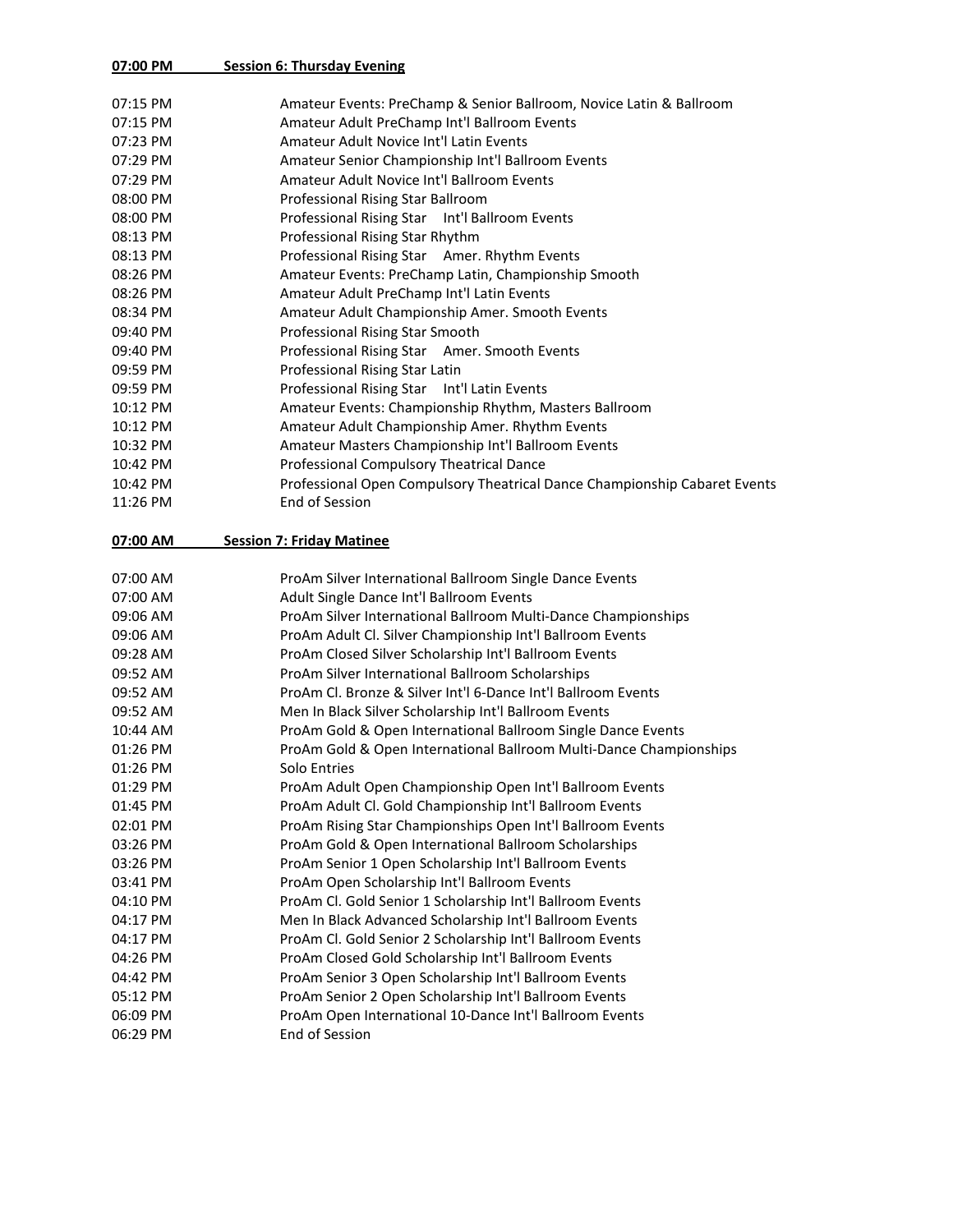### **07:00 PM Session 8: Friday Evening**

| $07:15$ PM | Fordney Foundation Youth Ballroom Championship                     |
|------------|--------------------------------------------------------------------|
| $07:15$ PM | Amateur Junior & Youth Championship Int'l Ballroom Events          |
| 07:25 PM   | Open Professional Smooth                                           |
| 07:25 PM   | Professional Open Championship Amer. Smooth Events                 |
| 08:09 PM   | Under 21 International Ballroom Championship                       |
| 08:09 PM   | Amateur Under 21 Championship Int'l Ballroom Events                |
| 08:55 PM   | Fordney Foundation Youth Latin Championship                        |
| 08:55 PM   | Amateur Junior & Youth Championship Int'l Latin Events             |
| 09:05 PM   | Open Professional Latin                                            |
| 09:05 PM   | Professional Open Championship Int'l Latin Events                  |
| 10:31 PM   | Under 21 International Latin Championship                          |
| 10:31 PM   | Amateur Under 21 Championship Int'l Latin Events                   |
| 11:22 PM   | Open Professional Theatrical Showdance                             |
| 11:22 PM   | Professional Open Theatrical Showdance Championship Cabaret Events |
| 12:02 AM   | End of Session                                                     |
|            |                                                                    |

### **07:00 AM Session 9: Saturday Matinee**

| ProAm Bronze International Latin Single Dance Events       |
|------------------------------------------------------------|
| Adult Single Dance Int'l Latin Events                      |
| ProAm Bronze International Latin Multi-Dance Championships |
| ProAm Adult Cl. Bronze Championship Int'l Latin Events     |
| ProAm Bronze International Latin Scholarships              |
| ProAm Closed Bronze Scholarship Int'l Latin Events         |
| Men In Black Bronze Scholarship Int'l Latin Events         |
| ProAm Silver International Latin Single Dance Events       |
| ProAm Silver International Latin Multi-Dance Championships |
| ProAm Adult Cl. Silver Championship Int'l Latin Events     |
| ProAm Cl. Bronze & Silver Int'l 6-Dance Int'l Latin Events |
| ProAm Silver International Latin Scholarships              |
| ProAm Closed Silver Scholarship Int'l Latin Events         |
| Men In Black Silver Scholarship Int'l Latin Events         |
| ProAm Gold & Open International Latin Single Dance Events  |
| Solo Entries                                               |
| ProAm Gold & Open International Latin Multi-Dance Events   |
| ProAm Adult Open Championship Open Int'l Latin Events      |
| ProAm Adult Cl. Gold Championship Int'l Latin Events       |
| ProAm Rising Star Championships Open Int'l Latin Events    |
| ProAm Open International 10-Dance Int'l Latin Events       |
| ProAm Gold & Open International Latin Scholarships         |
| ProAm Open Scholarship Int'l Latin Events                  |
| ProAm Senior 3 Open Scholarship Int'l Latin Events         |
| Men In Black Advanced Scholarship Int'l Latin Events       |
| ProAm Cl. Gold Senior 1 Scholarship Int'l Latin Events     |
| ProAm Cl. Gold Senior 2 Scholarship Int'l Latin Events     |
| ProAm Senior 1 Open Scholarship Int'l Latin Events         |
| ProAm Closed Gold Scholarship Int'l Latin Events           |
| ProAm Senior 2 Open Scholarship Int'l Latin Events         |
| End of Session                                             |
|                                                            |